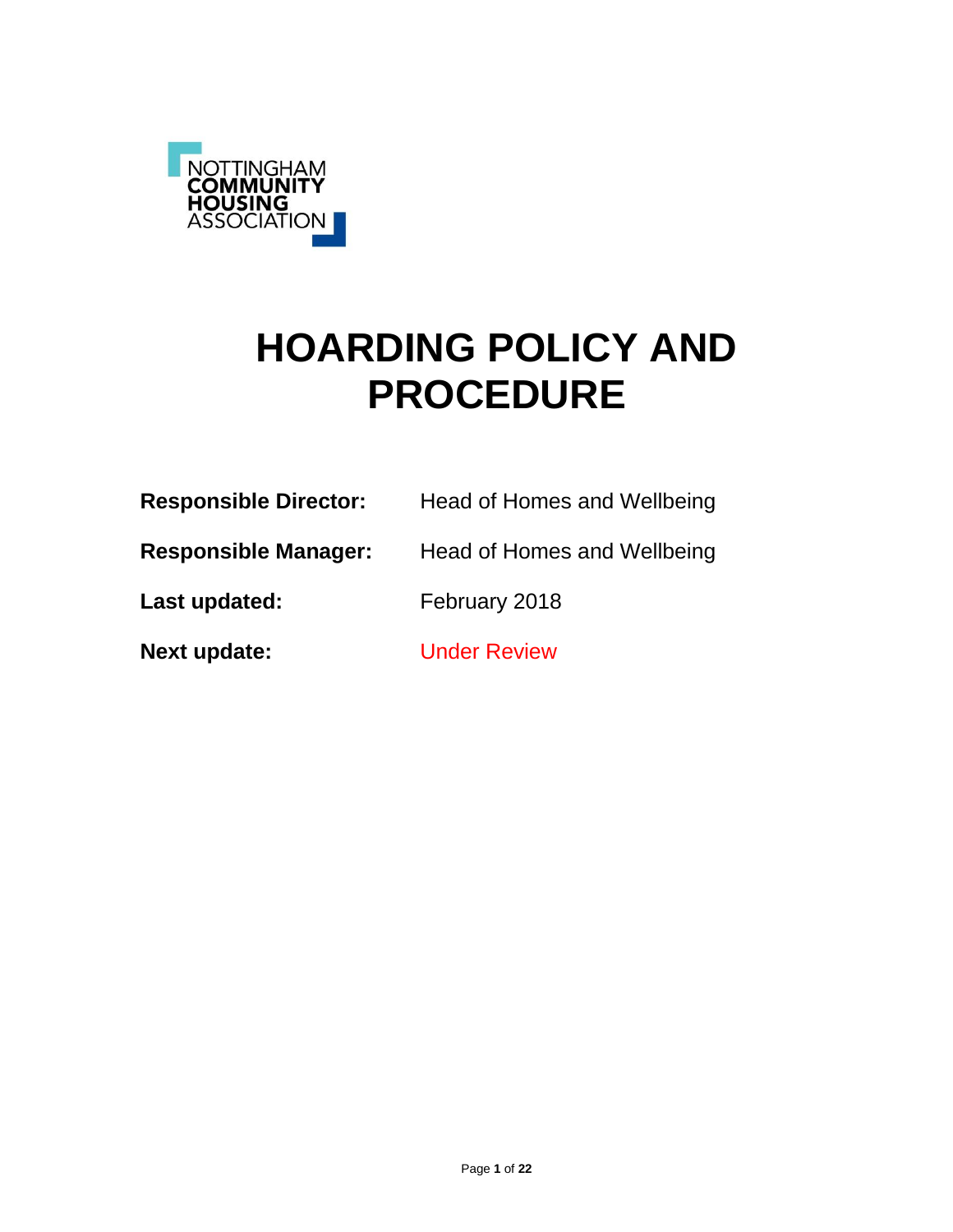# **1. PURPOSE**

- 1.1 NCHA is committed to ensuring that our estates are places where people want to live and feel safe by maintaining estates according to the 'Managing Your Estate' Service Standard. As part of that, it is necessary to ensure that the safety of tenants is paramount and that they all live in comfortable conditions.
- 1.2 The Hoarding Policy and Procedure ('the policy') supplements NCHA fire safety policy arrangements and contributes to the health and safety management system and complements the Adult Safeguarding Policy.
- 1.3 The purpose of the policy is to provide guidance in managing tenants and residents who are identified as people with hoarding tendencies.

### **2. RESPONSIBILITIES**

- Estate Officers
- ASB Officers
- Contractors
- NCHA Maintenance
- Service Managers
- Housing Managers
- Housing Officers
- Scheme Managers

### **3. GENERAL PRINCIPLES**

- 3.1 It is recognised amongst professionals that work with hoarding that agency intervention has a low success rate, and that reoccurrence of hoarding is high.
- 3.2 Multi agency approaches are often the most effective, and long term support is recommended.
- 3.3 Legal intervention, where mental capacity exists and the impact on others is material should be kept to a minimum as it is often not cost effective.
- 3.4 In the most extreme situations, where the individual presents such a risk to himself and others, and where it is suspected that a mental health condition exists, it may be appropriate to request a Mental Health Act Assessment is carried out by the appropriate mental health professional. The appropriate person will be able to enter the home with a warrant under Section 135 of the Mental Health Act and remove the individual for an assessment.

### **4. REFERENCES**

C01 ASB and Hate Crimes Policy CO1b ASB Procedure C06 Estate Management Policy B19 Safeguarding Adults Policy Care Act 2014 Health & Safety Fire Safety Management Policy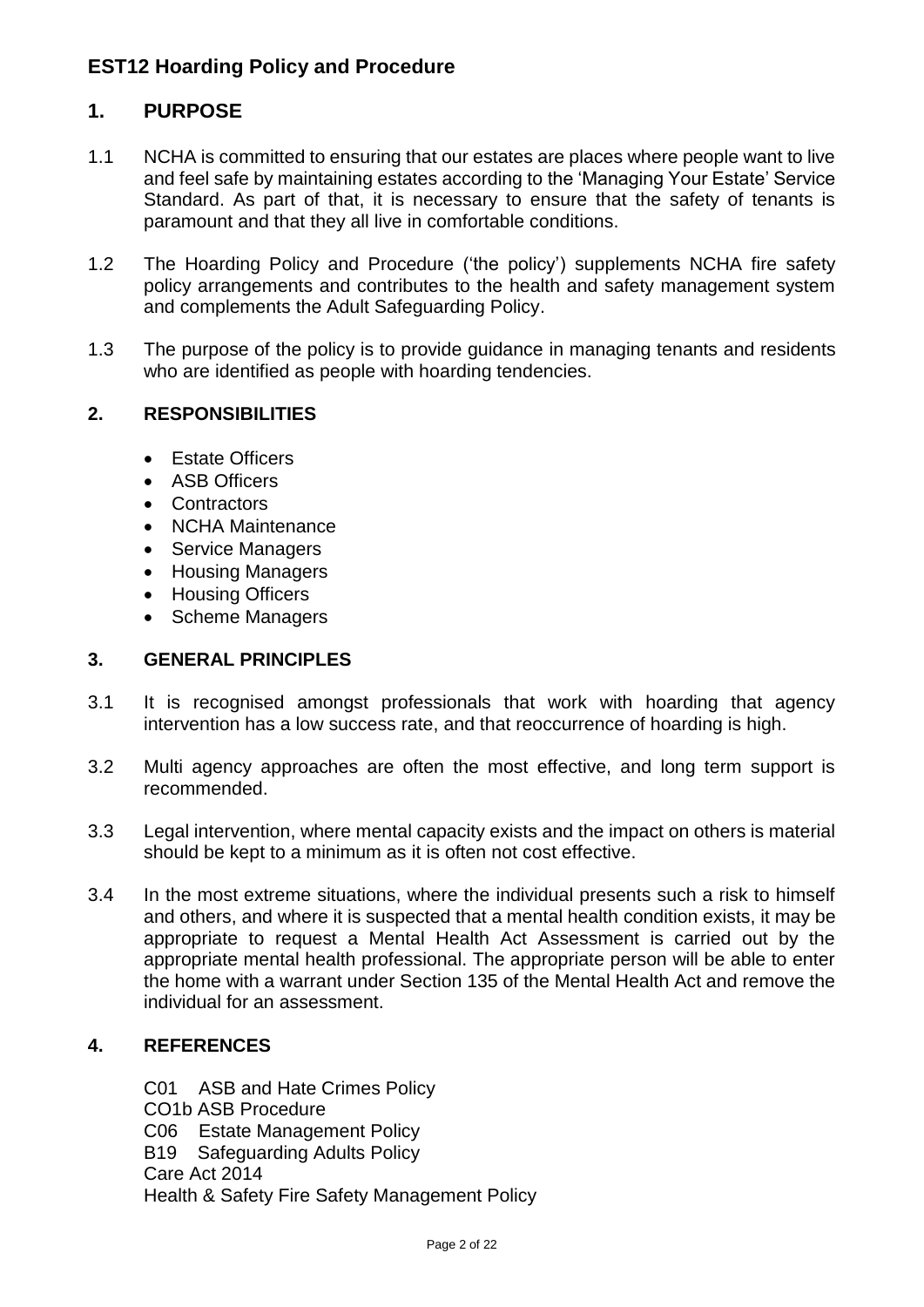### **5. INTRODUCTION**

- 5.1 Hoarding became recognised officially in 1980. It was believed hoarding developed as a rare side effect of Obsessive Compulsive Personality Disorder (OCD). In 1996 hoarding became a larger focus for psychologists and in 2013 it became its own recognised disorder under the Mental Health Act.
- 5.2 There has been an increase in the number of reported hoarding cases and NCHA has seen a few in recent years. If hoarding goes unnoticed for a number of years, the consequences can become uncontrollable. The property becomes unliveable often resulting in the person having none of the basic amenities that are required such as access to a working bathroom.
- 5.3 Other issues may also arise such as the risk of a fire occurring and the ability for people living within the property to evacuate safely. Fire can also spread to neighbouring properties if the level of hoarding is severe or if flammable items such as gas containers are being stored. There is additionally a high risk to fire fighters when they attend the scene.
- 5.4 Providing help for tenants who have hoarding tendencies can often be difficult as tenants may not engage, they may label themselves as something else (such as a collector), or they may fail to realise that they have an issue. It can also be difficult to find support from the right department e.g. Environmental Health, Social Services, Mental Health, etc.
- 5.5 Many, if not all, cases will have a need for a multi-agency approach so that each case can be dealt with in an effective and co-ordinated way with input from relevant organisations.

### **6. CHARACTERISTICS OF A PERSON WITH HOARDING TENDENCIES**

- 6.1 It can be difficult to identify a person who has hoarding tendencies as the indicators are not always clear and not all people carry the same characteristics. People with hoarding tendencies may accumulate items for:
	- Sentimental value emotional attachment or to remember an important life event
	- Utility value the item could be useful
	- Visual value the item is considered to be attractive or beautiful
	- Circumstantial outside circumstances may have resulted in items having to be stored within the property until an alternative place can be found
- 6.2 However, items kept by people with hoarding tendencies can often differ from those kept by the general population and the behaviour differs in extent. The issue may be 'acquisition' of additional items or inability to discard existing items (including rubbish). Some people with hoarding tendencies manifest the following characteristics:
	- Isolated or extremely private individuals, often living alone.
	- Showing signs of self-neglect and/or 'eccentric' behaviour.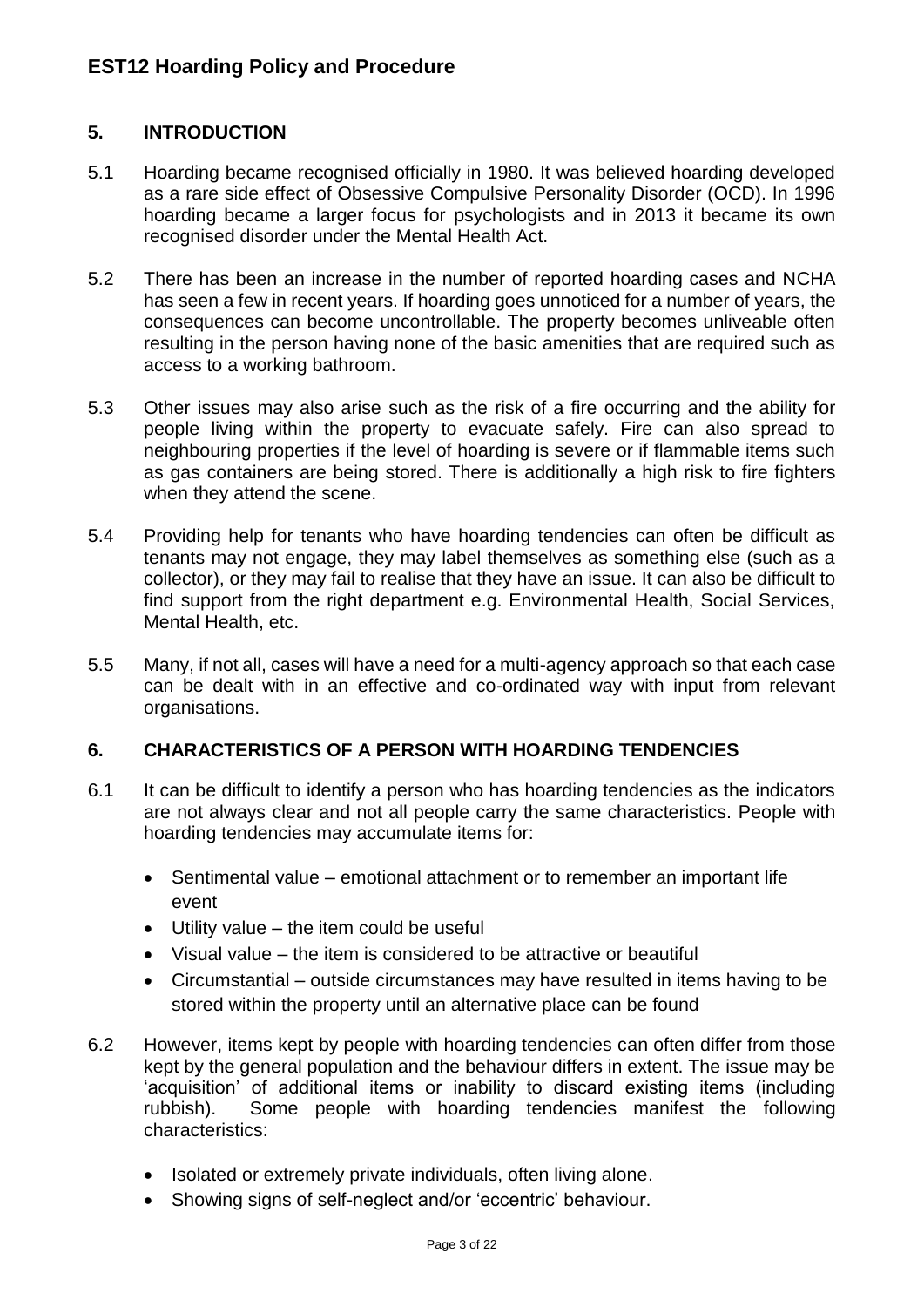- Experienced loss or trauma death of a close relative, separation or divorce, redundancy or other serious life event.
- Embarrassment of letting people into the property.
- 6.3 However, some people with hoarding tendencies may be well-presented to the outside world, appearing to cope with other aspects of their life quite well and giving no indication of what is going on behind closed doors.
- 6.4 Health implications can be:
	- Living in squalid conditions, infestations and associated diseases.
	- Limited cooking, bathing, heating facilities sometimes no connected utilities at all.
	- Self-neglect leading to other medical complications.
	- Lack of mental capacity leading to unwise decision making.
	- Anxiety and depression.
	- Serious risk to life.
- 6.5 Associated disorders may include:
	- Post-Traumatic Stress Disorder (PTSD).
	- Obsessive Compulsive Disorder (OCD).
	- Dementia.

### **7. INTERVENTION AND ENFORCEMENT MEASURES**

### 7.1 **Support**

- 7.1.1 Where family and friends are already involved and willing to cooperate, their assistance can be valuable and it can give useful insight into a case, for example, where the issues may be traced to historical or learned behaviour. However, this involvement may raise tension with the individual and Data Protection implications will need to be considered. The priority has to remain on engaging the tenant personally, wherever possible.
- 7.1.2 Where an individual is already engaging with a support service, it would be practical to work alongside this existing arrangement, especially where there is an established relationship, as people with hoarding tendencies are frequently mistrustful of new services intervening.
- 7.1.3 Where the individual is not currently engaged, but appears willing to accept assistance, it may be possible to engage floating support to work with them for a limited period. Floating support maybe offered even if other support measures are in place.
- 7.1.4 Where support is offered and refused, it is important to note this in records as this may be crucial evidence later if legal action is required. A joint meeting of agencies may be useful at this point.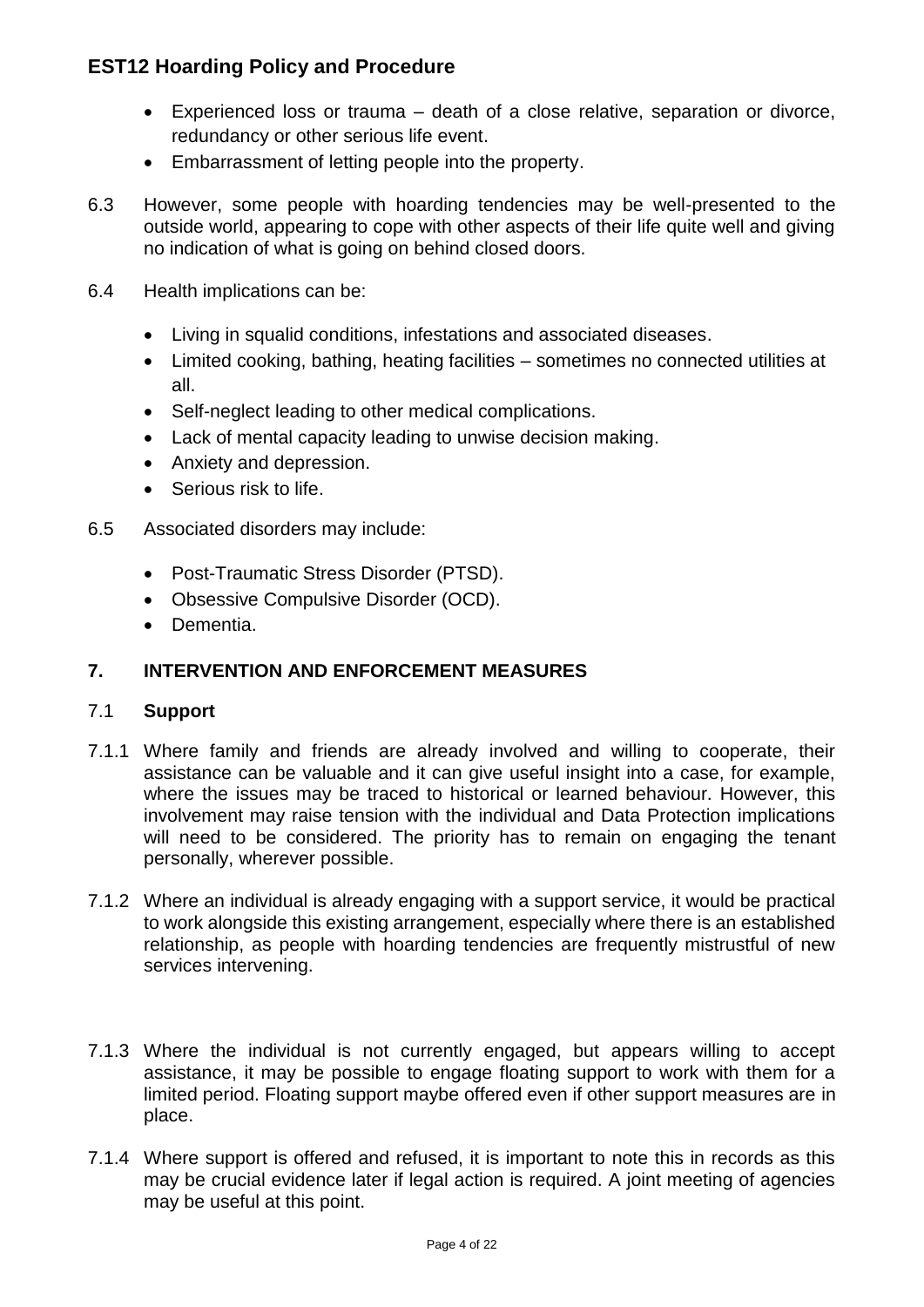7.1.5 It is important that with any hoarding case a referral is made to Mental Health. As hoarding is now a recognised mental illness, Mental Health will need to be involved from the very beginning, if they are not already. **Hoarding is also a safeguarding issue because it is identified as an example of self-neglect in the statutory guidance to the Care Act 2014.**

### 7.2 **Capacity**

- 7.2.1 It should be assumed that every person has the capacity to make decisions, unless they have been tested and found to lack capacity. Any test of capacity must be with regard to the particular decision being made at that time. This means that a person may be able to make decisions about one aspect of their life but may lack the capacity in another. In cases of hoarding, focus on the decision making processes for this aspect where they lack capacity.
- 7.2.2 Be aware of the 5 principles of the Mental Capacity Act:
	- 1. Every adult has the right to make his/her own decisions and must be assumed to have capacity to do so unless it is proved otherwise.
	- 2. The right for individuals to be supported to make their own decisions people must be given all appropriate help before anyone concludes that they cannot make their own decisions
	- 3. That individuals must retain the right to make what might be seen as eccentric or unwise decisions
	- 4. Best interests anything done for or on behalf of people without capacity must be in their best interests
	- 5. Least restrictive intervention anything done for or on behalf of people without capacity should be an option that is less restrictive of their basic – as long as it is still in their best interests
- 7.2.3 An initial mental capacity test does not need to be taken by a health professional see appendix 4 for the initial Mental Capacity Assessment form. This is a two stage test – to check whether there is an impairment of or disturbance of the mind, sufficient to affect capacity decisions and then to test whether it is affecting this particular decision. Where the initial mental capacity test appears to indicate a lack of capacity, the assessment should be documented. A referral may then be made to the relevant organisation. Capacity can be re-assessed, when appropriate, as an individual's capacity may change over time, in very different circumstances and for different decisions.

### 7.3 **Clearance**

7.3.1 Where the individual is willing to engage, it may be possible to help them to plan and manage their own clearance or engage with an organisation that can assist them. The involvement of the individual in the process can be more time-consuming as they will often need time and help to assess each item. However, including them in the process can be more successful in the long term.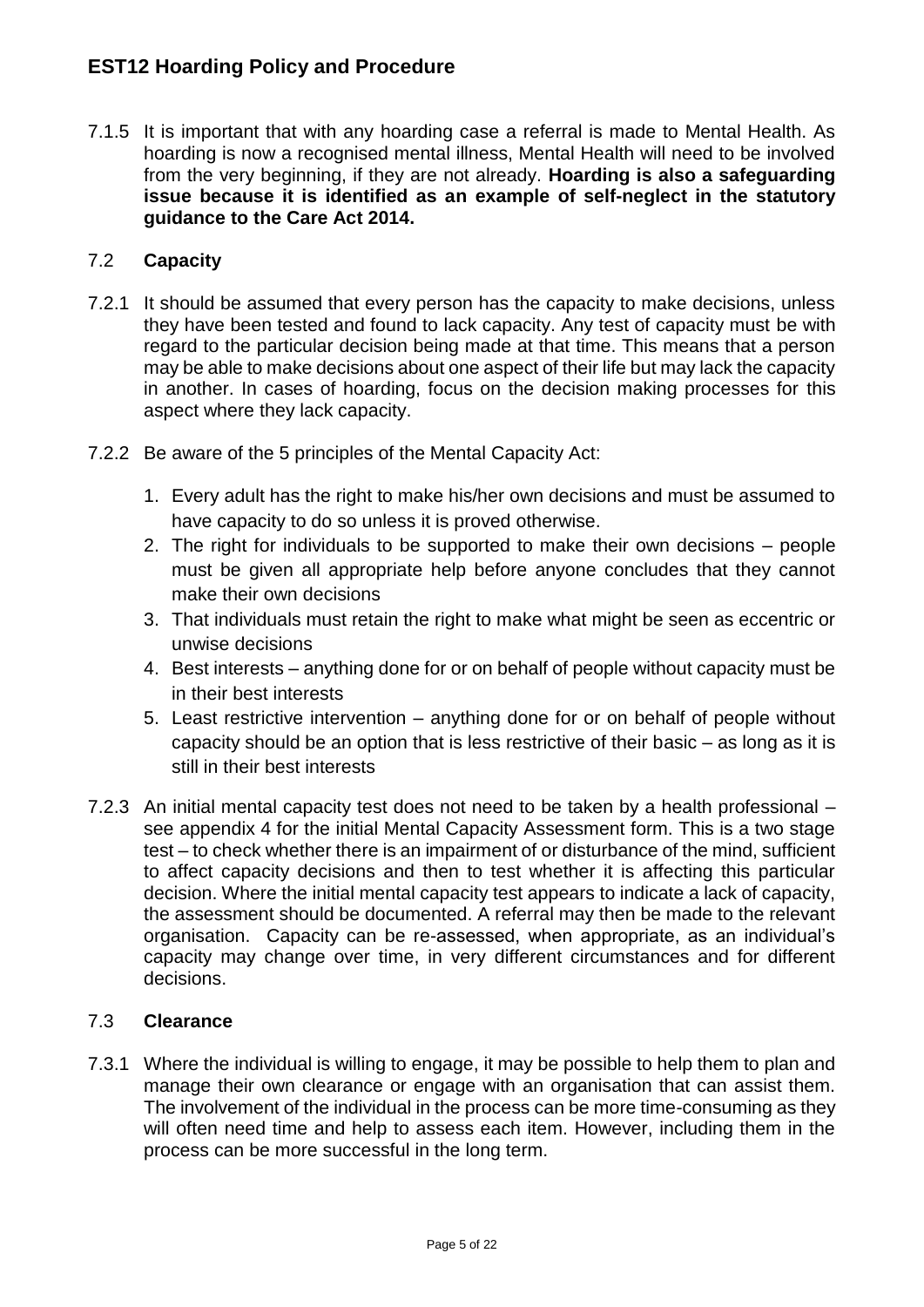- 7.3.2 It is important that you get the individual starting to clear items in the first instance before a full scale clean is arranged. It is also important that for any agreed clearance, a disclaimer **(Appendix 10)** is signed so that if any disputes arise at a later date, there is evidence to state that the individual was aware of what was going to occur.
- 7.3.3 To aid with clearance, you may need the assistance of a cleaning team or a specialist team plus the hire of a skip and other requirements. Quotes will be needed and set against the budget before work can go ahead. The final decision to clear a property must sit with the estate officer. In the majority of cases, it will be important to work with the tenant and get them to clear their property with help. In some cases, a specialist clearing team will be needed:
	- If the hoarding is at such an extent that the structure of the building is unsafe.
	- There is an imminent risk to life due to materials hoarded.
	- There is an imminent risk to others.
- 7.3.4 If a cleaning company is arranged to go in, it is important that photos are taken of everything that it taken out of the property and that a disclaimer is signed by the individual that states they are happy with what has been removed from the property. If the individual does not have the mental capacity to sign such a document, this needs to be signed by either a family member or by a support worker.
- 7.3.5 There may be some cases where NCHA will pay for the clearance of the property. In order for this to occur, the following criteria must be met:
	- The property causes a serious risk to life.
	- The individual does not have the capacity to make decisions or understand the decisions they need to make.
	- The individual does not have the capability to clear the items due to disability/impairment.
	- Apparent and assessed lack of financial resources.
- 7.3.6 If the property is causing a serious risk to life and the individual has capacity and capability then the cost for clearance will be recharged to them. This will have to be reviewed on a case by case basis in conjunction with the Service Manager.

### 7.4 **Enforcement**

- 7.4.1 In some cases enforcement action may be required in line with the terms of the tenancy. This may be in the form of an injunction and or possession order to:
	- Gain access to the property.
	- Examine/execute necessary work.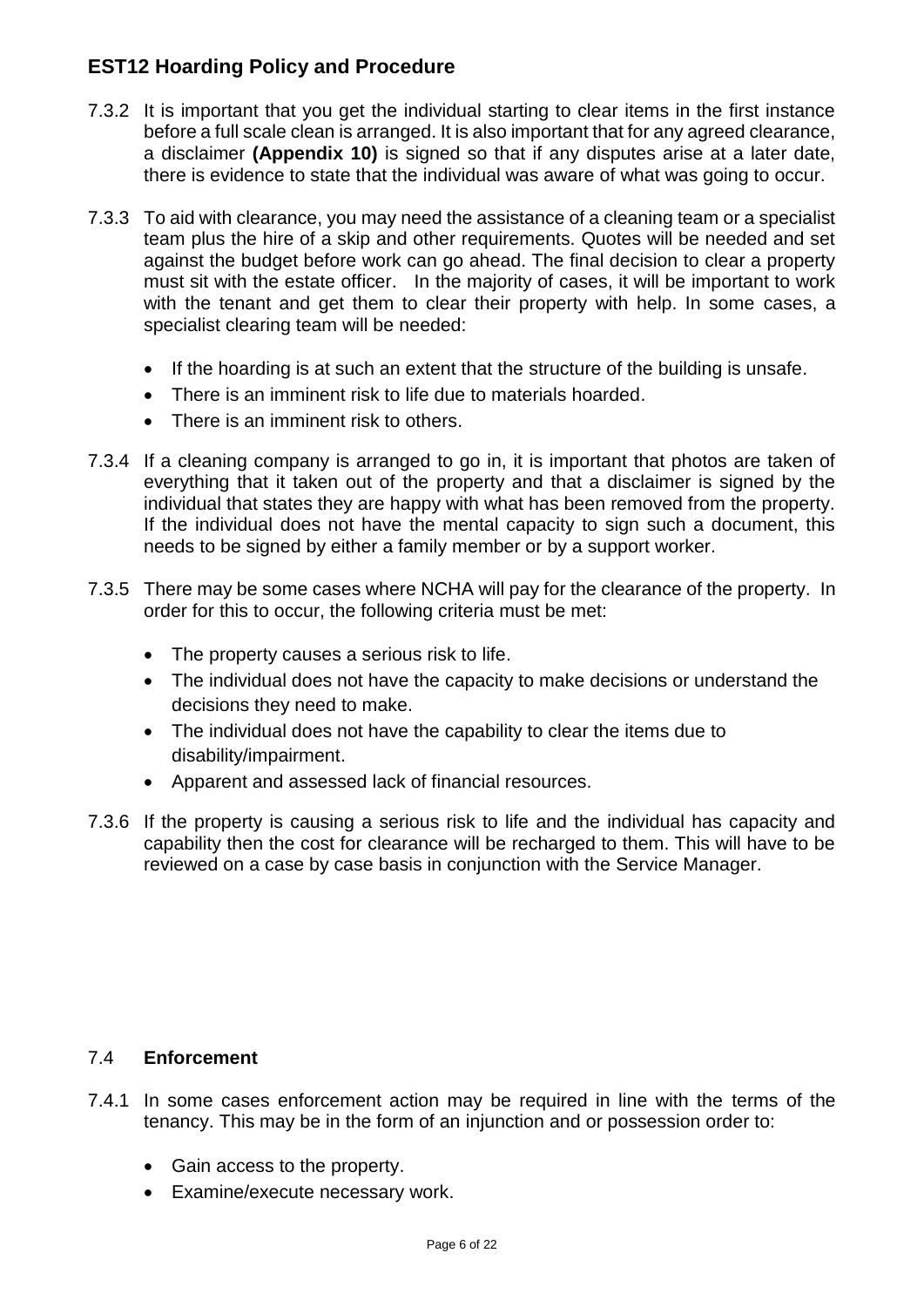- Gain possession of the property.
- 7.4.2 Enforcement action would usually only be taken where:
	- Other action has been attempted and refused or failed.
	- There are limited options available due to the tenure of the property or the status of the individual.
	- The case poses serious and immediate risks that require a legal resolution.

### 7.5 **Support**

- 7.5.1 Short sharp solutions may resolve immediate issues that need to be dealt with but tend not to be sustainable. Hoarding behaviour can often return if the underlying cause is not dealt with. Some support solutions include:
	- Action plan to be put into place in the first instance.
	- Support package.
	- More frequent visits from the estate officer.
	- Regular updates/ meetings with relevant agencies.
	- Domiciliary or healthcare package.
	- A cleaner on site every week to help keep on top of cleaning.
	- Counselling.
	- Cognitive behaviour therapy.
	- Assistance with moving home or property adaptation.
	- A home safety check by Fire and Rescue Service.
	- Power of attorney or authorised advocacy provision.

### **8. PARTNERSHIP WORKING**

### 8.1 **Joint Agency Meetings**

- 8.1.1 Joint agency meetings should be held in order to discuss cases where:
	- There is currently no agency involvement
	- Support is needed from other involved agencies to assist the individual
- 8.1.2 Where the individual is already known to one or more agency, these should be met with to discuss the best course of action. Where the individual is not known to other agencies, this meeting will help to establish the best agency/agencies to assist the individual.
- 8.1.3 These meetings should be arranged locally. If the case is particularly complex, then consideration should be given to pass it through to the JAG/Vulnerable People Forum following the relevant referral process.

### 8.2 **Mental Health**

8.2.1 Mental Health will need to be involved with any hoarding case. If the tenant already has a Mental Health coordinator then these will need to be contacted and kept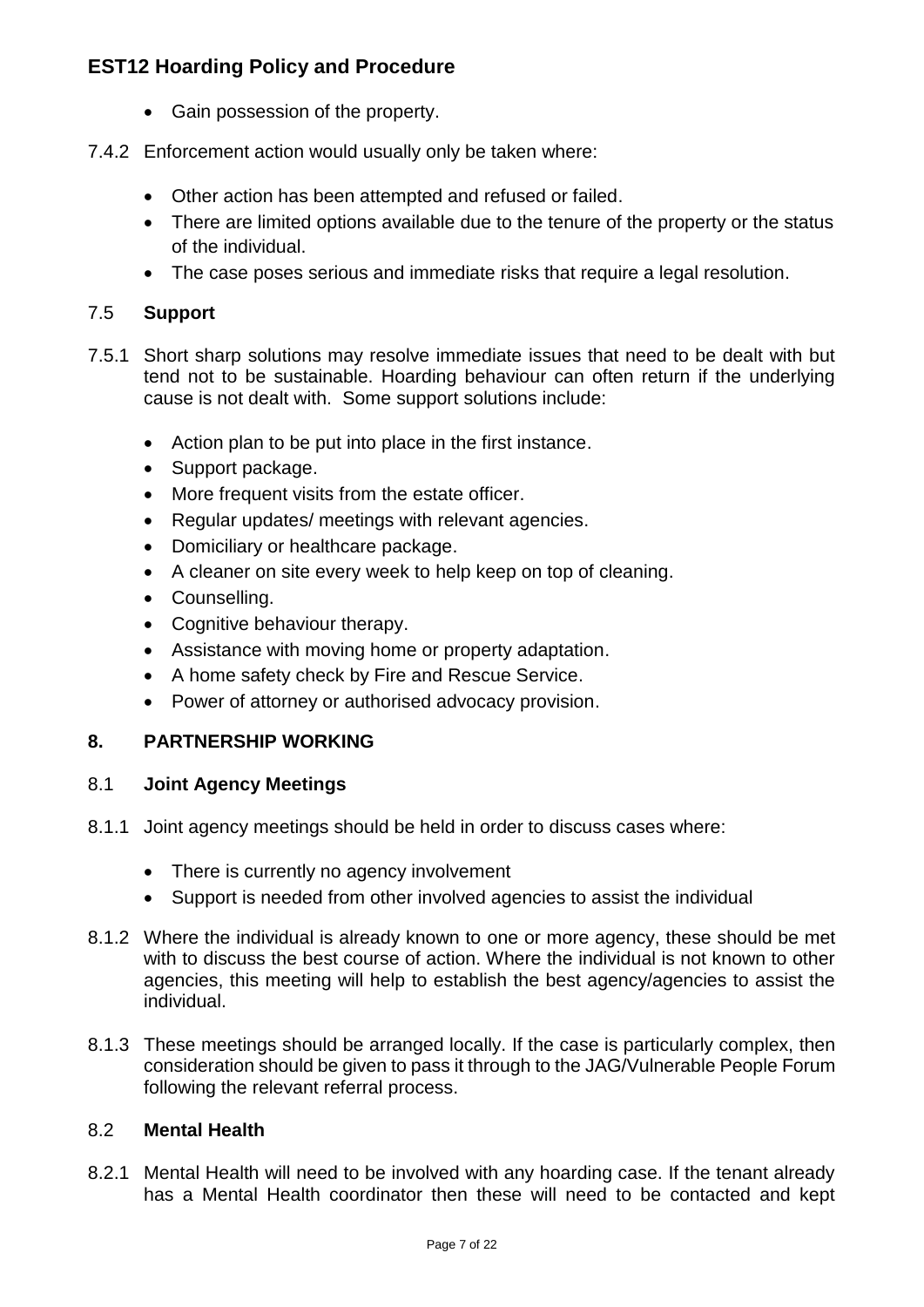informed of any issues and any plans put into place. If they are not involved, the tenant should be referred to them and followed with engagements to discuss the issues surrounding the referral.

### 8.3 **Fire and Rescue Service**

8.3.1 The Fire and Rescue Service should be informed of any high risk hoarder, especially if they are within a property which may affect others if something were to occur, such as a block of flats. Referrals should be made through the Fire Safety and First Aid Officer in the first instance.

### 8.4 **Joint Agency Meeting Representatives**

- 8.4.1 The meeting should be comprised of named representatives from a range of organisations. The following services should be in attendance:
	- NCHA
	- Environmental Health
	- Adult Services
	- Fire & Rescue Service
	- Community Nurses
	- Police
	- Community Protection Officers
- 8.4.2 It is also prudent to ensure that there are no safeguarding issues within any case. If it is felt that there are safeguarding issues, the case will need to follow the safeguarding referral process.

### **9. TRAINING**

9.1 Training will be provided for all members of staff who have the potential to have to manage a hoarding case. In most cases this will be estate officers. Training will focus on how the Policy works and how best to offer the help and advice needed in all cases. Hoarding cases can often be difficult and the training will need to reflect this.

### **APPENDICES AND GUIDANCE**

- Appendix 1 The Hoarding Process and Notes
- Appendix 2 First visit expectation
- Appendix 3 Initial contact letter
- Appendix 4 Hoarding screening assessment
- Appendix 5 Clutter rating table
- Appendix 6 Clutter image rating: Kitchen
- Appendix 7 How to identify someone with hoarding tendencies
- Appendix 8 Initial Mental Capacity Assessment form
- Appendix 9 Nottinghamshire Fire & Rescue Service referral form
- Appendix 10 Action plan form
- Appendix 11 Contact list
- Appendix 12 Disclaimer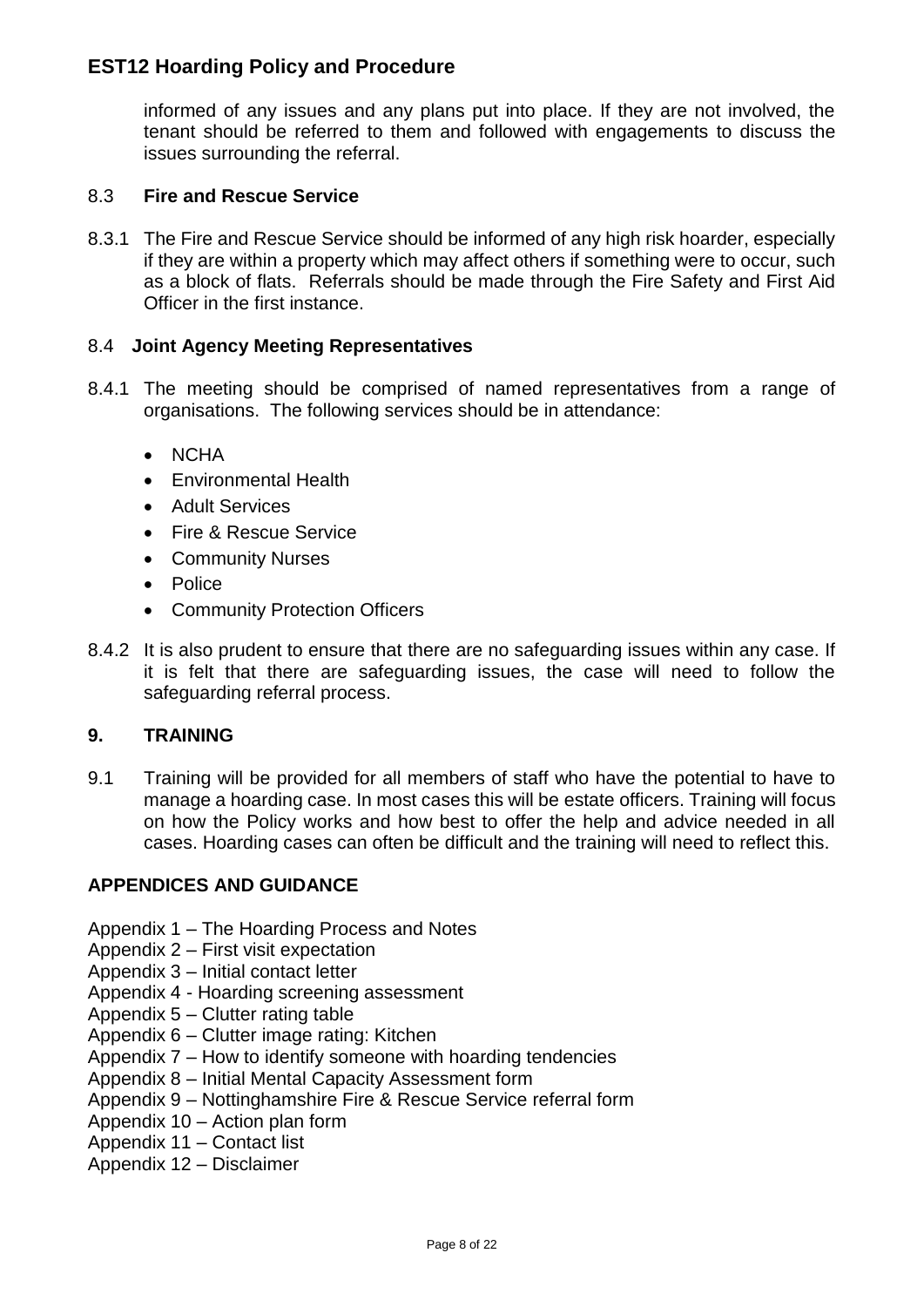

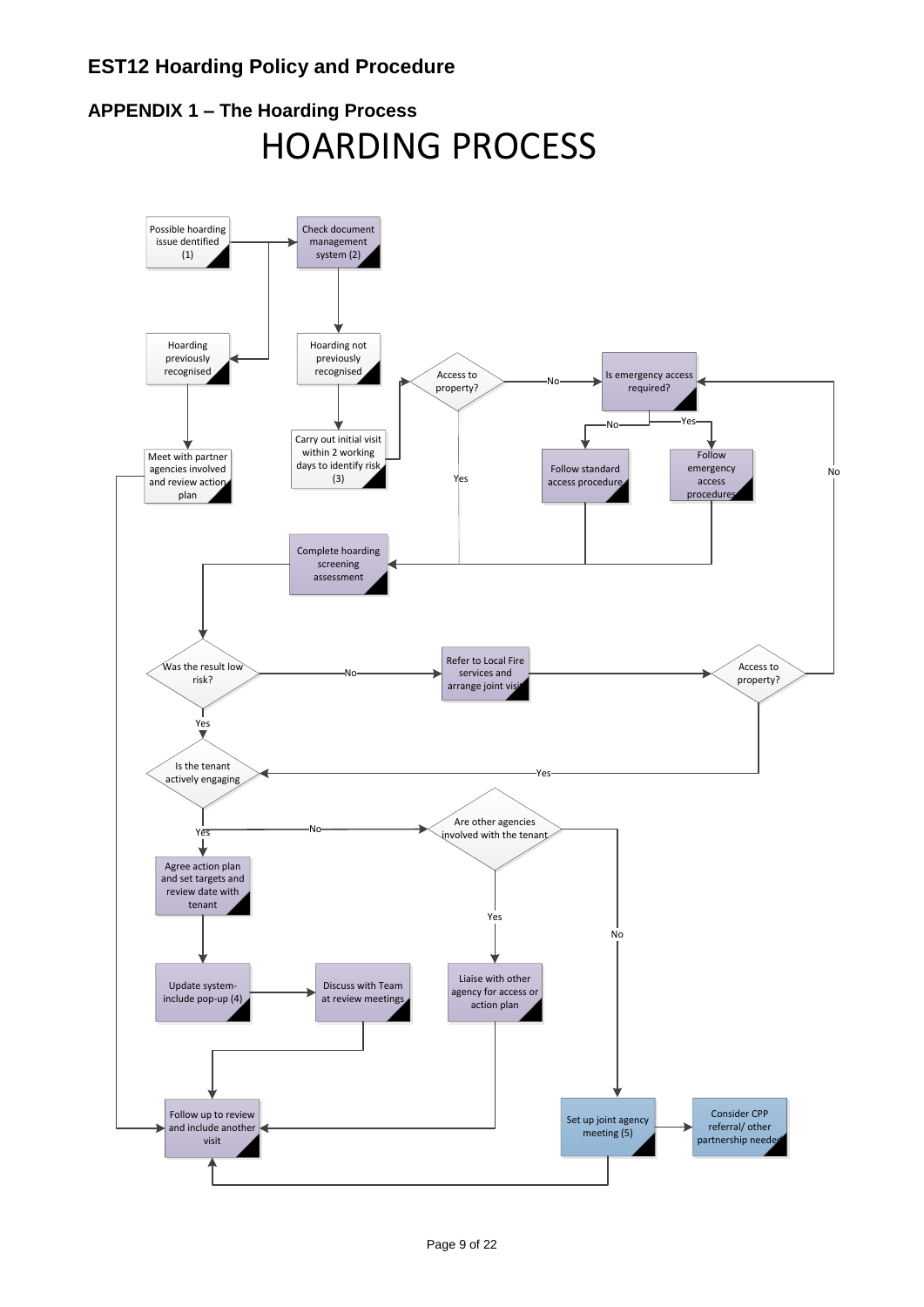### **Notes**

These numbered notes refer to the numbered boxes in the flow chart above:

- 1. A hoarding issue can be bought to your attention through many different variants such as:
	- Tenancy visits
	- Repair visit/Gas service
	- Complaint from neighbours
	- External agency contact
	- **•** Fire Service initiatives
- 2. You are asked to check the tenancy file to see if there are any previous reports of hoarding tendencies if you are not already aware of any being raised, and to see if there are any agencies involved with the tenant.
- 3. There are tools in the appendices of this policy to assist with completing the initial hoarding assessment. Use the clutter rating table and the initial assessment form to help you come to a conclusion.
- 4. Adding a marker to the person on the system is a good way of keeping track of people who have a tendency to hoard if they should move property. It also advises people visiting the property that there is a recognised person with hoarding tendencies as this can often impact on repairs.
- 5. A joint agency meeting is a meeting set up by the estate officer with agencies which may be relevant to the case such as Adult Services, Environmental Health, Fire Service, Mental Health, to ensure the case is dealt with by the correct person(s) and to ensure that the individual receives the support they need.

**Please note** that the process is a guidance process only and that every individual should be handled on a case by case basis.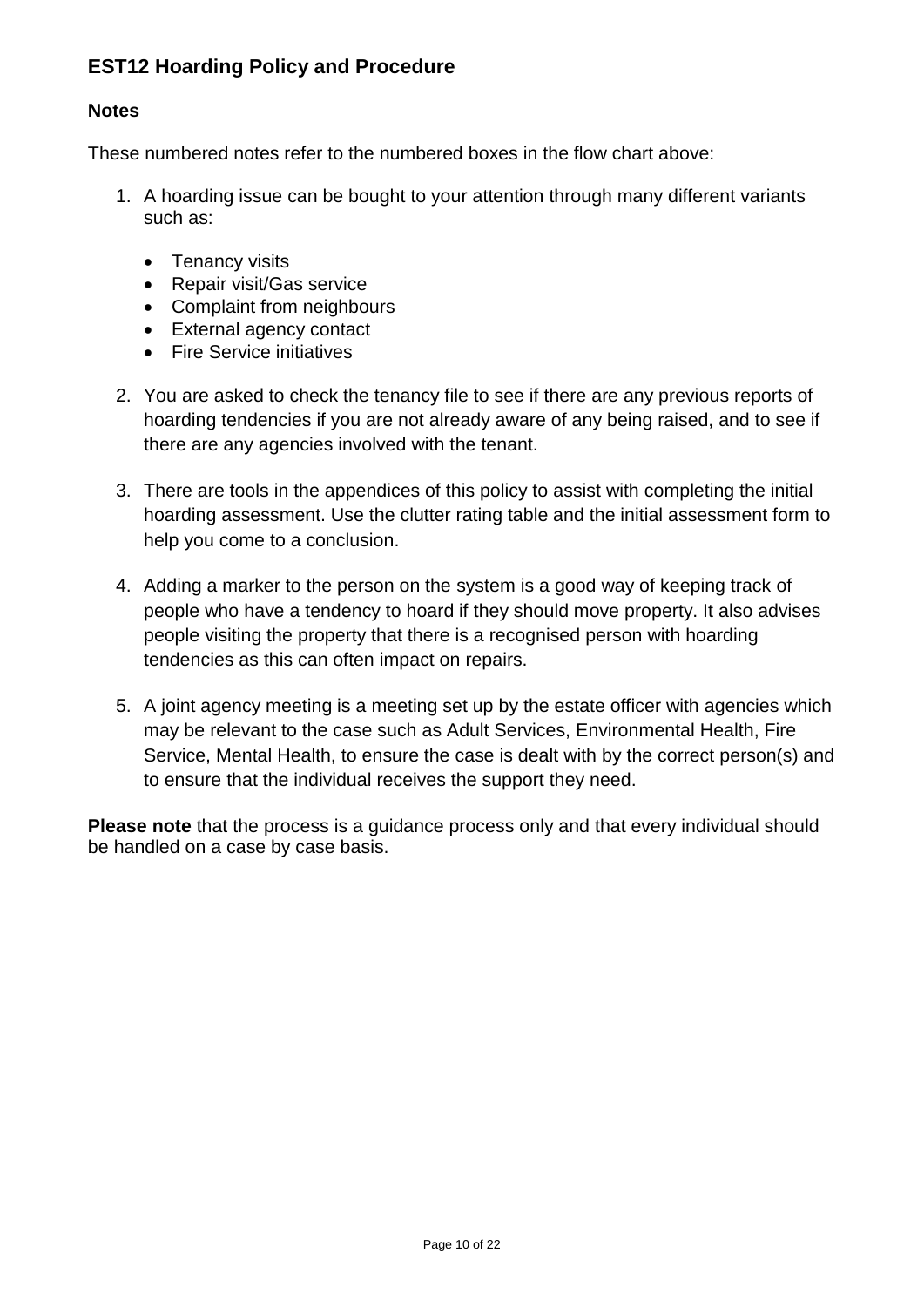### **APPENDIX 2 – First visit expectations**

If you have a new case, an assessment will need to be carried out which means that the individual will need to be written to. Please use standard letters (an example of which is in appendix 2) to arrange a visit.

If the individual cannot be written to, please contact the individual using the letter in appendix 2 as a guide for the script.

The expectation of the first visit is to establish a good relationship with the individual and to see what targets you can set. Do not expect for all of the items to be cleared immediately, or before your next visit as this will cause the individual to disengage.

During the first visit use the action plan as in appendix 7 to set some targets for the individual with deadlines to meet them. For example, fill 2 black bags with items that you no longer need in one week. Re-arrange a visit and on the second visit in one week's time, throw those two bags away.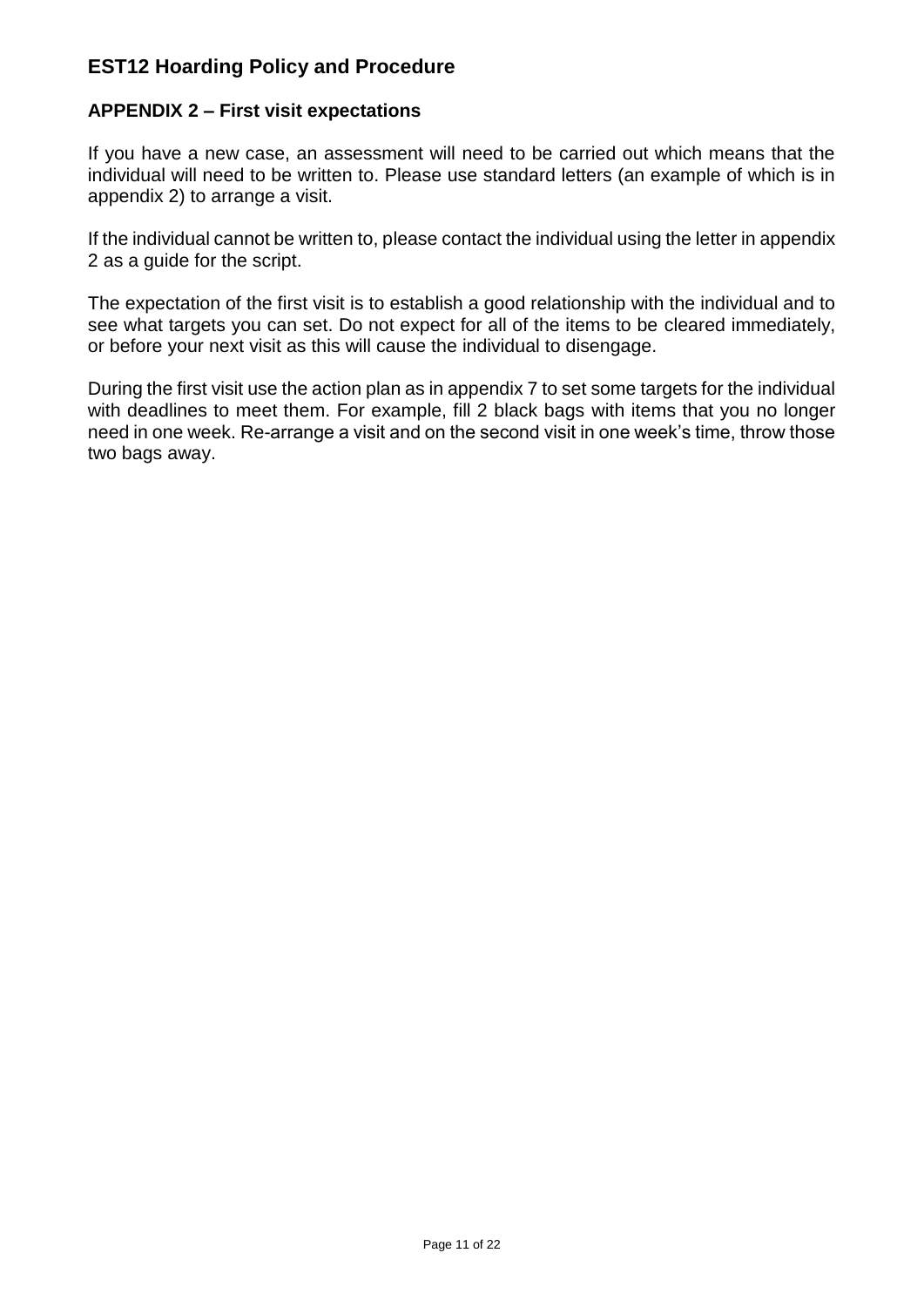### **APPENDIX 3 – Initial contact letter**

My Ref:

Your Ref:

Date:

ADDRESS

Dear Sir/Madam,

I would like to arrange a meeting with you to discuss your support needs to ensure that NCHA is supporting you in the correct manner.

The meeting can either take place at your home or at your local housing office, this is your choice. You can also bring someone along to support you if required, like a member of the family, a friend or a support worker.

Please contact me on Tel: 0115 xxxxxxx so that we can arrange a suitable time to meet.

I look forward to hearing from you.

Kind regards

<Signature>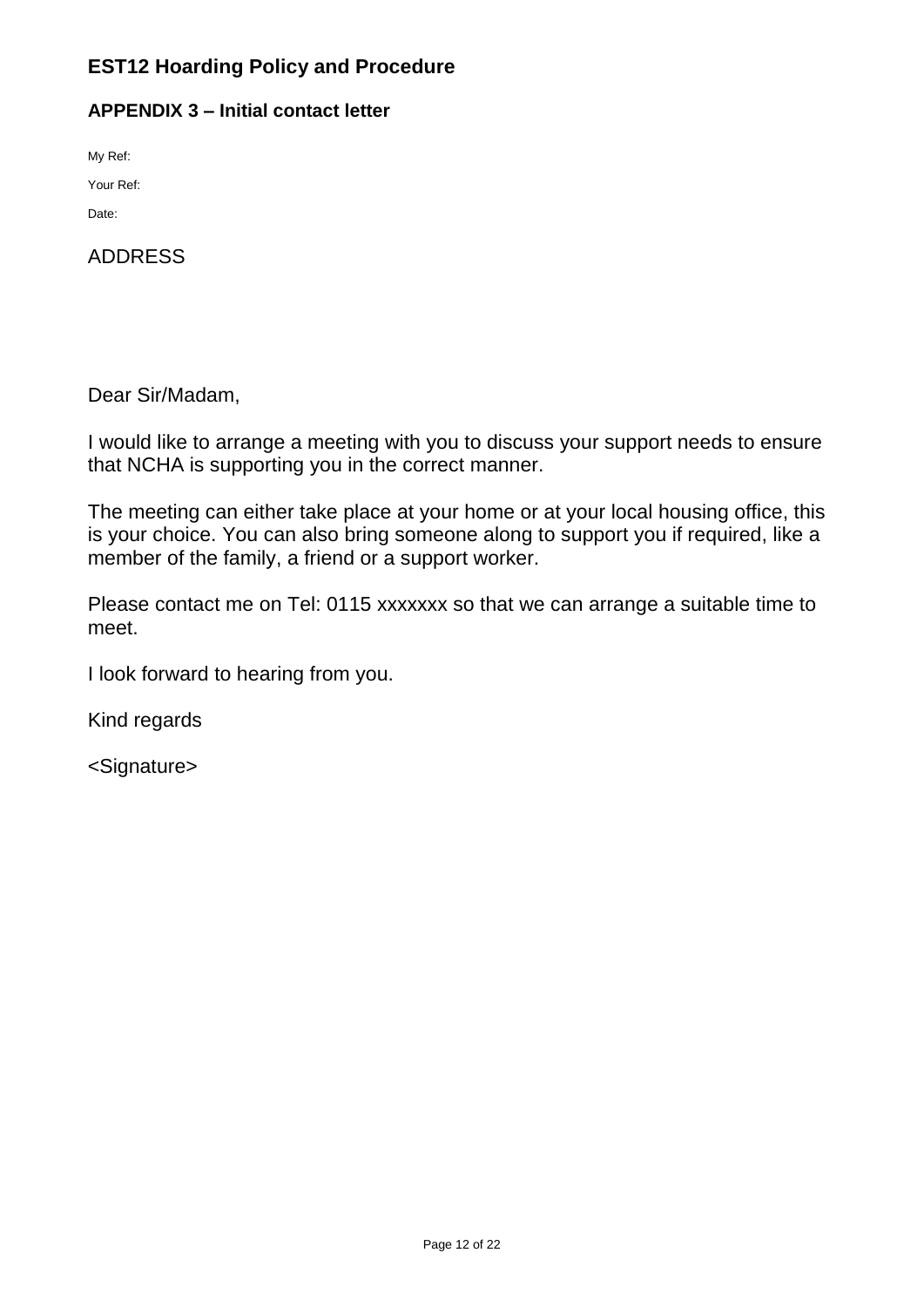#### **Reference number Name Housing Office Date Personal information Name of tenant** Age and **Age and Age and Age and Age and Age and Age and Age and Age and Age and Age and Age and Age and Age and Age and Age and Age and Age and Age and Age and Age and Age and Age and Age and Age and Age and Age and Age a Address being referred**  $\Box$  House  $\square$  Flat  $\square$  Bungalow Please remember to take photos of the property if possible **Disability** □ None □ Mobility Wheelchair user Stick user Short distance  $\square$  Impairment **Hearing** Sight **Other** □ Mental Health Dementia Limited capacity Any other diagnosis **Language Screening questions Yes No** Are items limiting the free movement and/or entrance/exit to the property? Is the functionality of the bathroom/kitchen limited? Is the person living in one room? Are items spilling over into the garden? Are items spilling over into the communal area? Are items stacked in such a way that they are a risk? Have there been complaints from the neighbours? Are neighbouring properties affected in any way? Are there pest control issues? Are there any urgent health and safety issues e.g. outstanding gas safety check? Does this person have a history of hoarding? Are there any agencies already involved? **Person questions** Are there any rooms that you cannot get into? Are your utilities/heating disconnected? What are you using for heating? Do you have any urgent repairs which need to be done? Have you suffered any trauma in the past i.e. loss of family? Do you have any regular visitors to your property i.e. family? Do you have any support in place from family/friends/support worker? Are you aware that this is considered hoarding and is hazardous to your health?

### **APPENDIX 4 – Hoarding screening assessment form**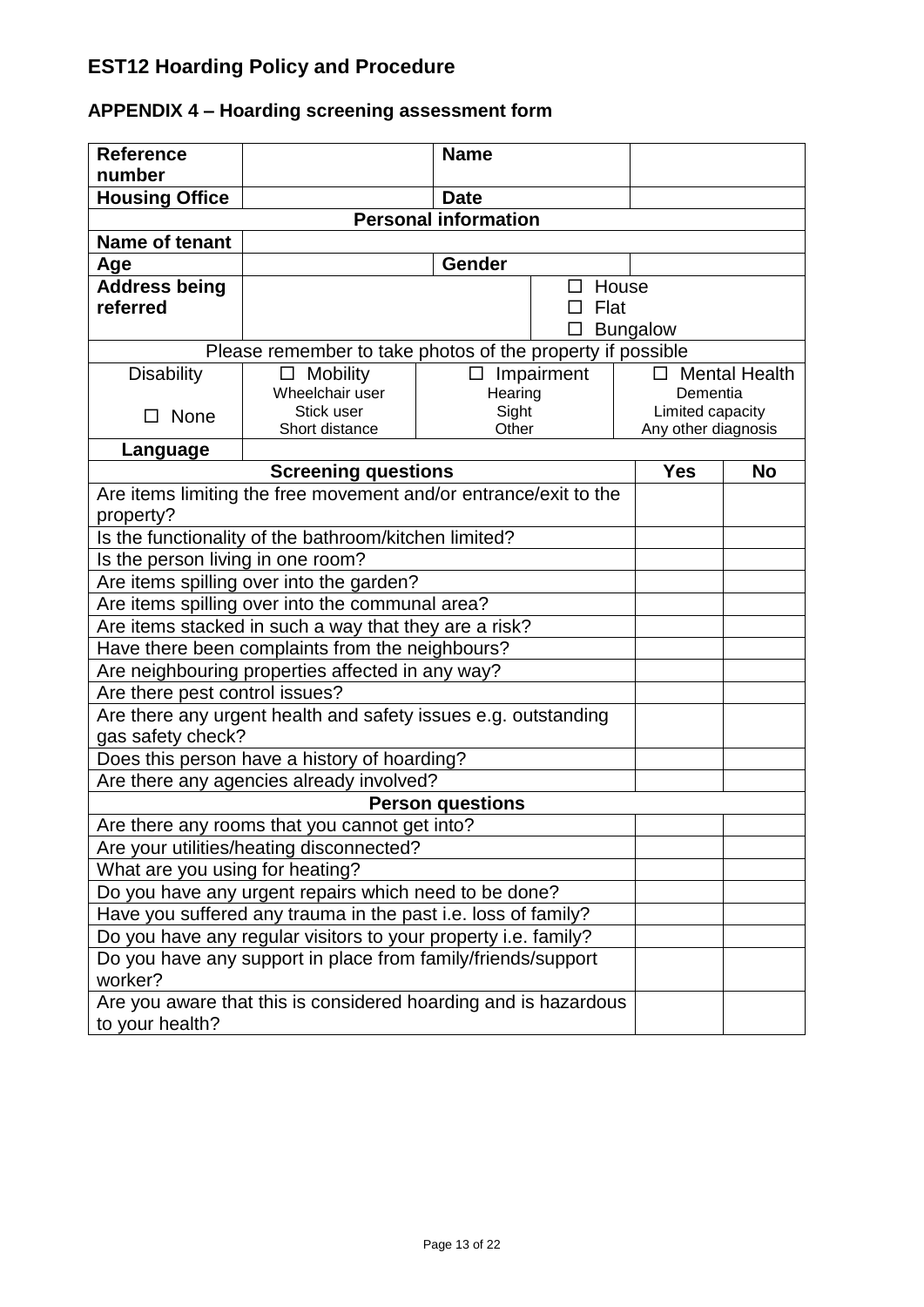### **APPENDIX 5 - Clutter Rating table**

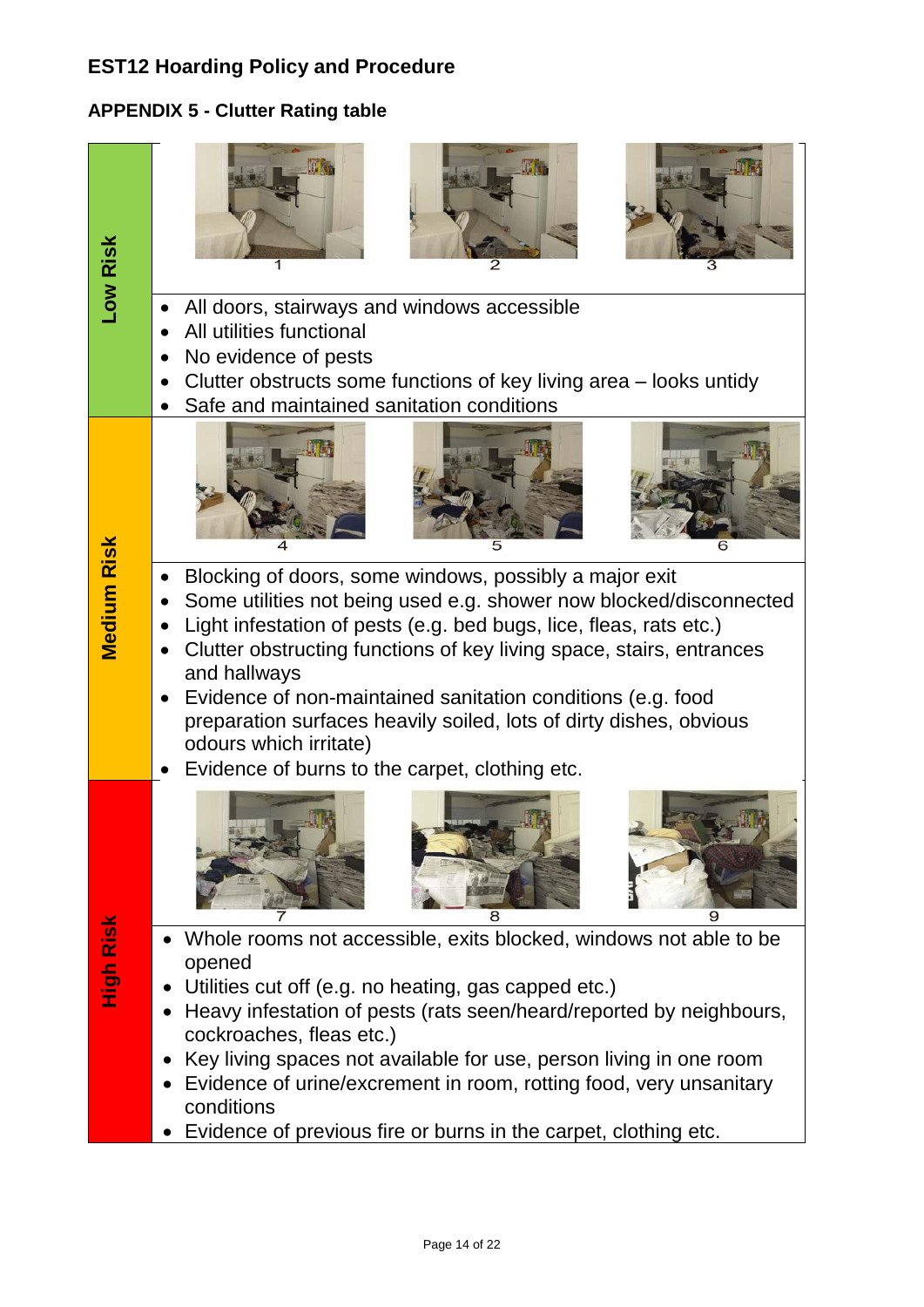# **APPENDIX 6 – Clutter Image Rating: Kitchen**

Suggested risk is shown at left hand side













5



6







Images courtesy of Oxford University Press USA (Abstract from Compulsive Hoarding and Acquiring: Therapist Guide by Gail Steketee and Randy O Frost)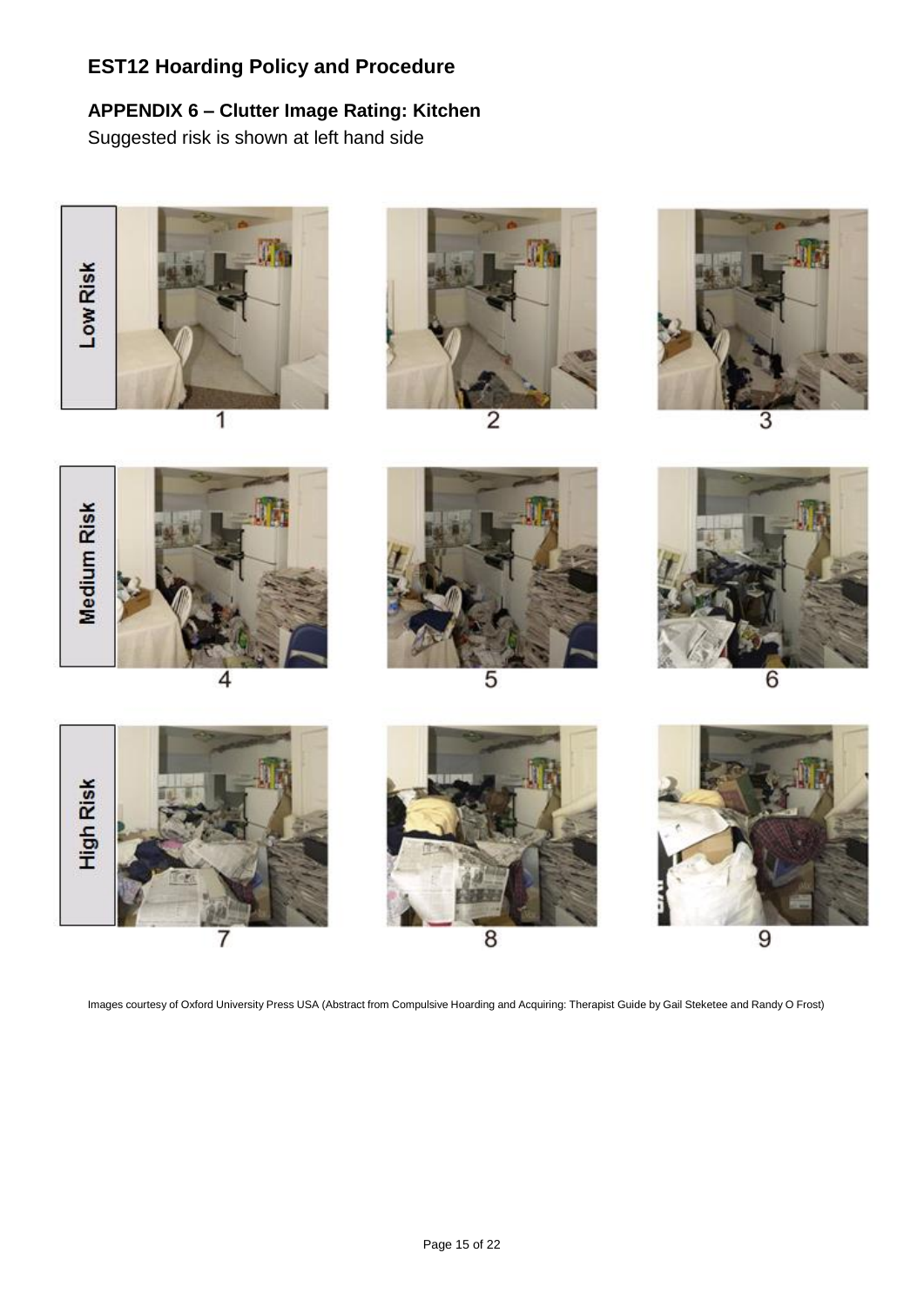### **APPENDIX 7 - How to identify a person with hoarding tendencies**

It can often be difficult to identify a person with hoarding tendencies until the situation has become so severe that it begins to affect surrounding properties. However it does not have to get to this stage if certain criteria are adhered to. If the following questions can be answered with a 'yes', this is often an indication that someone may need additional support.

### **Does the tenant live alone?**

Often people who have hoarding tendencies live alone. This is not always the case however statistics show that people are more likely to have hoarding tendencies if they live alone.

### **Is the tenant over 50?**

Statistics show that people with hoarding tendencies are more likely to be over the age of 50; however this is not always the case.

### **Does the tenant have a lack of repairs raised?**

Often people who have hoarding tendencies will not allow access to their homes. In addition, as items build up, repairs go unnoticed and therefore unreported.

### **Does the tenant refuse access for home visits?**

People with a tendency to hoard can feel embarrassed by the state of their home or can often feel protective about their items that they are keeping therefore will not allow people to see the property in case they are then asked to remove it.

### **Does the tenant have a disability or limited mental capacity?**

Often people with a tendency to hoard have some sort of disability or a limited mental capacity which means that they are either unable to keep on top of cleaning within their property or have a very different view and feel that the property does not need cleaning as they are still able to manoeuvre in some way, however difficult and limited this may be.

### **Have there been reports of any kind of infestation within the area?**

Often people with a tendency to hoard will keep items which most people may consider to be rubbish. Their properties can be unclean and this can draw the attention of vermin such as rats, fleas and cockroaches. This can impact on the whole neighbourhood.

### **Have utilities been disconnected?**

Quite often electrical and gas supplies will have been disconnected at the property.

### **Are there items spilling over into the garden area?**

With severe hoarding, the property will be so over-stocked that the tenant will begin to store items in the garden.

### **Are access/egress routes obstructed?**

This is more relevant for less severe hoarding. Blocked exits are a good indication that hoarding may become a severe issue. Of course, this also depends on gaining access to the property**.**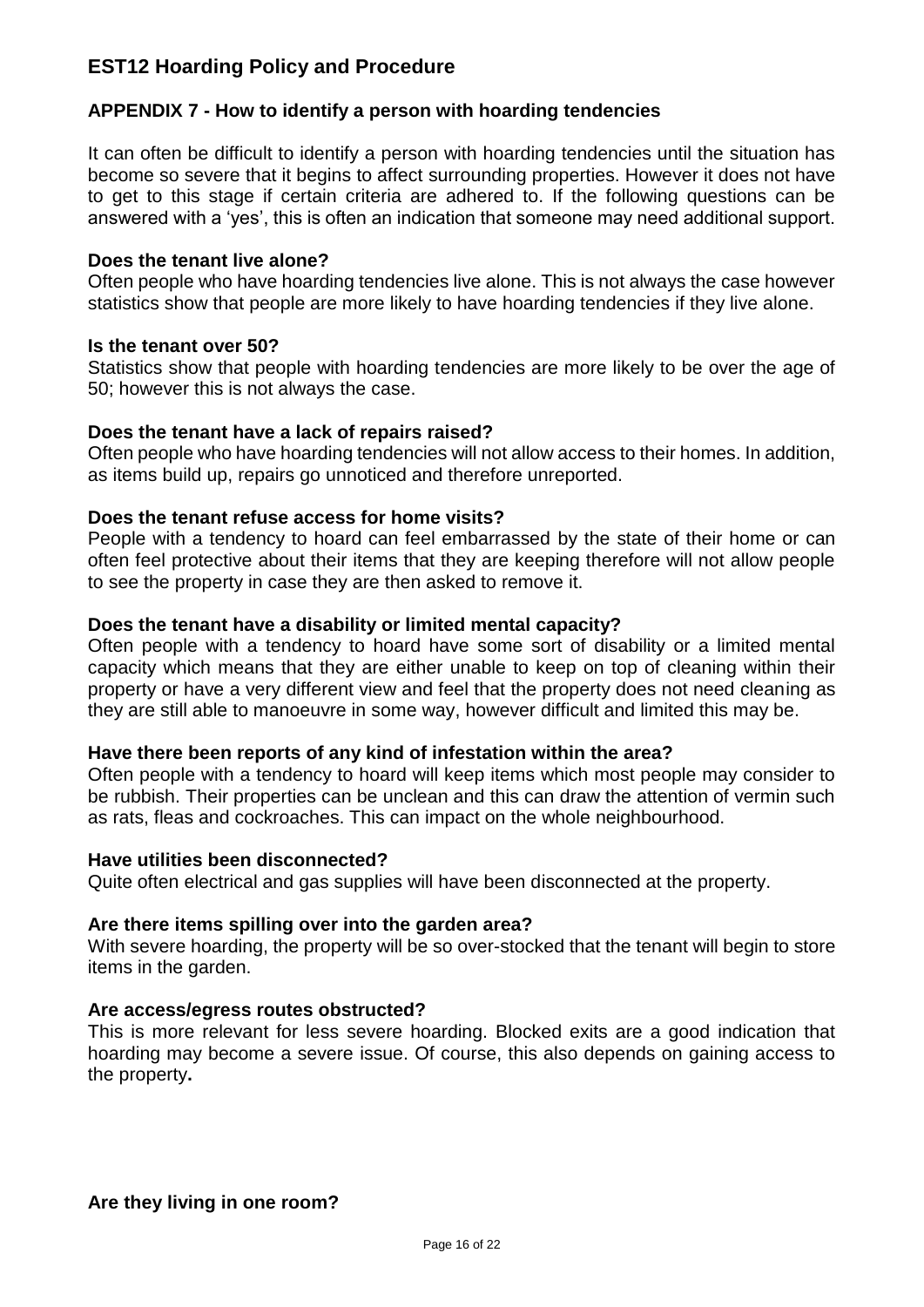Living in one room is often a strong indication of hoarding, or maybe a support issue. To aid with this identification the person will seem to be sleeping and cooking within the one room and, quite often also going to the toilet and storing the waste as there will be nowhere suitable to dispose of it.

### **Does the property have an infestation of any kind?**

Infestations can be rats, fleas, cockroaches or other unpleasant insects. Use the form in appendix 1 to help identify a person with hoarding tendencies and to begin the process to assist the tenant.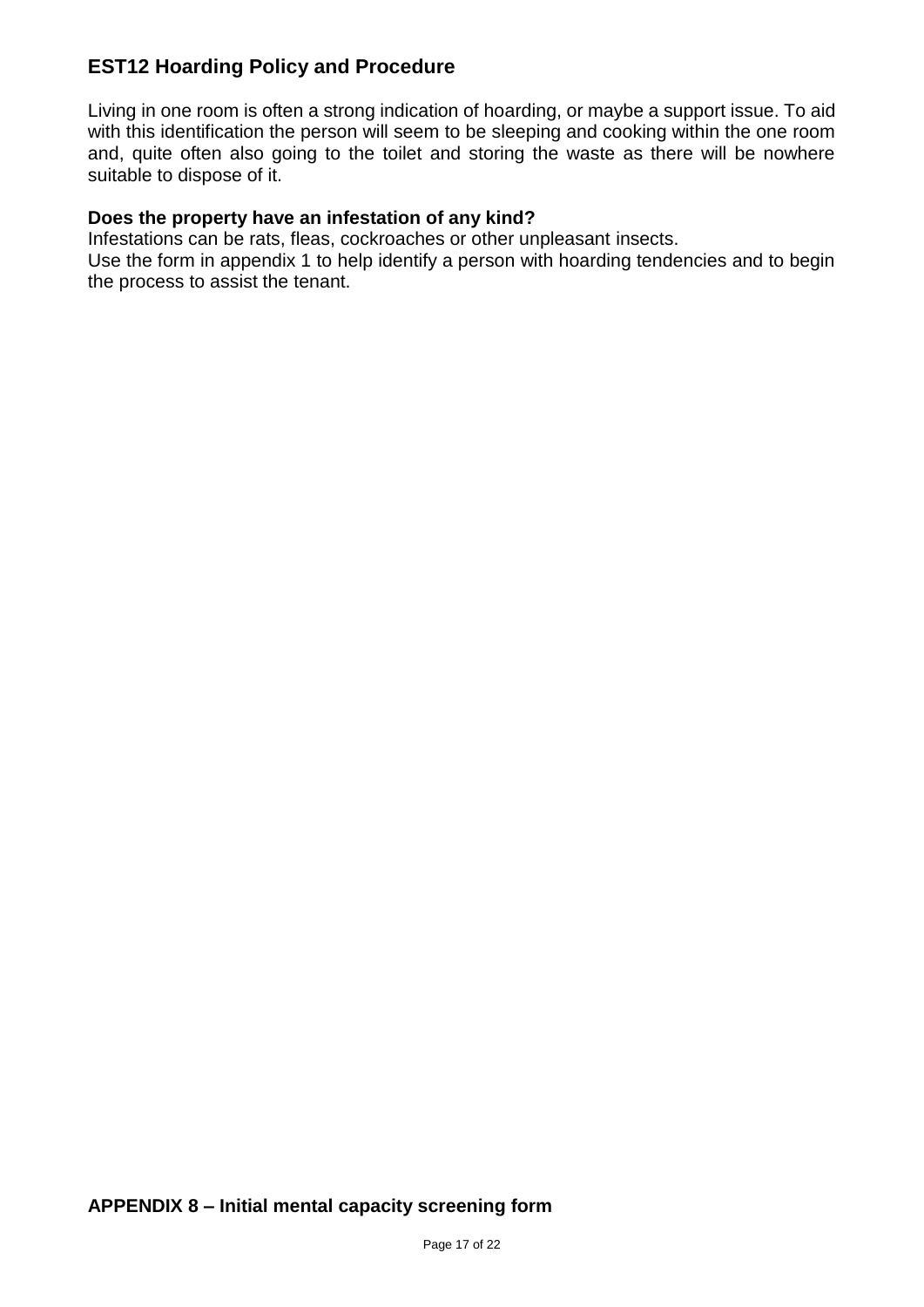### **Record of Mental Capacity Screening**

It should be assumed that every person has the capacity to make decisions, unless they have been tested and found to lack capacity for a particular decision. Initial testing should be recorded on this form whenever there is doubt about a person's ability to make a particular decision, and where a decision is likely to have lasting consequences.

If you complete this form and undertake the tests of capacity listed below you are acting as a possible 'decision maker' with regard to the particular decision, on behalf of the named tenant/client.

The tests may need to be carried out over more than one occasion and once your initial assessment has been carried out you may wish to make a referral to Mental Health for a formal assessment.

| <b>Tenant Name:</b>                                     |                                 | <b>Property Ref:</b> |       |            |    |     |
|---------------------------------------------------------|---------------------------------|----------------------|-------|------------|----|-----|
| <b>Completed by:</b>                                    | <b>Job title:</b>               |                      |       | Date:      |    |     |
|                                                         | <b>Assessment of capability</b> |                      |       | <b>Yes</b> | No | N/A |
| Is the tenant in comfortable surroundings (i.e.         |                                 |                      |       |            |    |     |
| reasonable time of day, at home, calm, quiet, etc.)?    |                                 |                      |       |            |    |     |
| Does the tenant have an impairment of the mind or       |                                 |                      |       |            |    |     |
| brain (e.g. clinical diagnosis of dementia, learning    |                                 |                      |       |            |    |     |
| difficulties, brain damage or severe mental illness)?   |                                 |                      |       |            |    |     |
| Can the tenant understand information about the         |                                 |                      |       |            |    |     |
| decision to be made?                                    |                                 |                      |       |            |    |     |
| Can the tenant retain that information in their mind?   |                                 |                      |       |            |    |     |
| Can the tenant use or weigh that information as part of |                                 |                      |       |            |    |     |
| the decision making process?                            |                                 |                      |       |            |    |     |
| Can the tenant communicate their decision (e.g. by      |                                 |                      |       |            |    |     |
| talking, sign language etc.)?                           |                                 |                      |       |            |    |     |
| <b>Referral to Mental Health</b>                        | Yes                             | <b>No</b>            | Date: |            |    |     |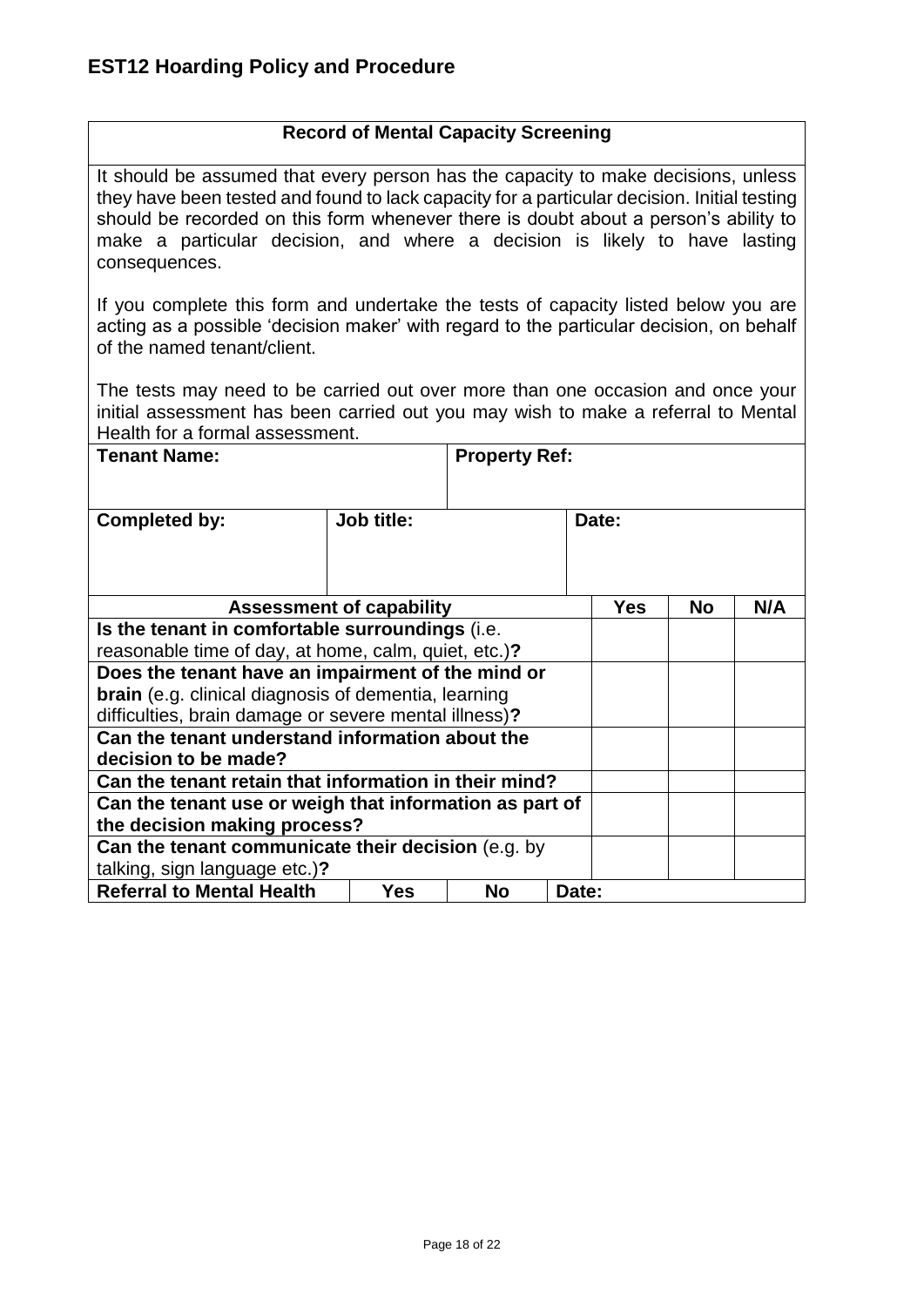### **APPENDIX 9 – Fire & Rescue Service Referral form Nottingham** *(adapt for your region)*

#### **Referral form for partner agencies to refer to NFRS**

#### **SECTION 1 – DETAILS OF REFERRING AGENCY**

| Name of person making contact   |  |
|---------------------------------|--|
| <b>Contact telephone number</b> |  |
| Date of request                 |  |
| <b>Agency name</b>              |  |
| <b>Email</b>                    |  |

### **SECTION 2 – CONTACT DETAILS OF INDIVIDUAL BEING REFERRED**

| Title                                                                               |    |           |
|-------------------------------------------------------------------------------------|----|-----------|
| <b>First Name</b>                                                                   |    |           |
| <b>Family name</b>                                                                  |    |           |
| <b>Address</b>                                                                      |    |           |
| <b>Postcode</b>                                                                     |    |           |
| Telephone / mobile                                                                  |    |           |
| E-mail                                                                              |    |           |
| <b>First language</b>                                                               |    |           |
| If necessary, please include 3rd                                                    |    |           |
| person contact, e.g. carer / family.                                                |    |           |
| <b>Preferred time to contact</b>                                                    | AM | <b>PM</b> |
| $D$ lagan patarial $\epsilon$ (*) $\epsilon$ is professed mathematical and protocle |    |           |

*Please asterisk (\*) your preferred method of contact.*

#### **SECTION 3 – ABOUT THE HOUSEHOLD.**

|                                                                                             | Yes | No |
|---------------------------------------------------------------------------------------------|-----|----|
| Is this a lone person or single parent household?                                           |     |    |
| Does anyone smoke inside the property?                                                      |     |    |
| Does anyone have a mobility problem?                                                        |     |    |
| Does anyone suffer from a disability or long term health condition?                         |     |    |
| Does anyone light fires inappropriately with matches and lighters?                          |     |    |
| Has the occupant had a fire within the last 12 months?                                      |     |    |
| Are access and exit routes free from obstruction?                                           |     |    |
| Does the household have working smoke alarms? (one on each level)                           |     |    |
| Do you have any other concerns? E.g. scorch or burn marks, cooking practices putting        |     |    |
| them at risk, threat of arson etc. Please inform us if there is any risk to NFRS employee's |     |    |
| e.g. violent behaviour or medical conditions.                                               |     |    |

#### **SECTION 4 – PROPERTY TYPE**

**Type: Detached □ Semi-detached □ Terrace □ Bungalow □ Flat □ Caravan □ Not known □ Property Ownership: Owner-occupied □ Rented □** 

**If rented is it: Family occupied □ Shared accommodation □ Building with common areas (Corridors, staircases, lifts)** 

#### **SECTION 5 – CONSENT**

**Please note we are unable to contact individuals without their consent. Please e-mail to [vulnerable.people@notts-fire.gov.uk](mailto:vulnerable.people@notts-fire.gov.uk)**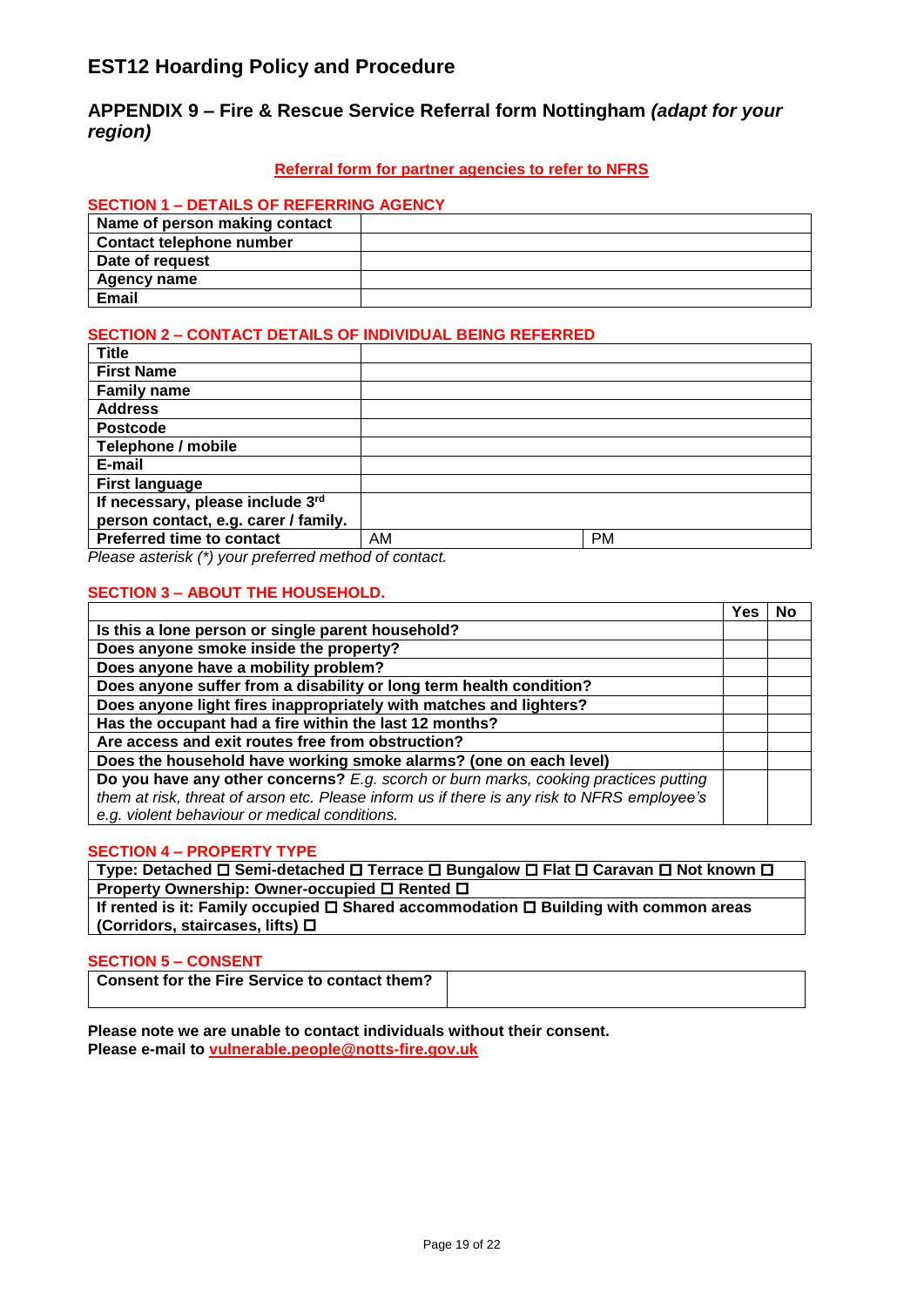# **APPENDIX 10 – Action plan form**

| Name of tenant(s):          |  |
|-----------------------------|--|
| <b>Address:</b>             |  |
| Name of HPM:                |  |
| Date of initial assessment: |  |

# **Action Plan**

|                      | <b>Actions agreed</b>                                 | Date agreed             | <b>Complete</b> |
|----------------------|-------------------------------------------------------|-------------------------|-----------------|
|                      | - Clear access from the front door to the living room | 01/06/2014              | No              |
|                      | - Fill a minimum of 2 black bags for disposal         |                         | Yes             |
| Tenant signature     | Mr. Bloggs                                            | <b>TEM review dates</b> |                 |
| <b>HPM</b> signature | Mr. Smith                                             | 03/06/14                | 17/06/14        |

| <b>Actions agreed</b> | Date agreed            | <b>Complete</b> |
|-----------------------|------------------------|-----------------|
|                       |                        |                 |
|                       |                        |                 |
|                       |                        |                 |
| Tenant signature      | <b>TEM review date</b> |                 |
| <b>HPM</b> signature  |                        |                 |

| <b>Actions agreed</b> | Date agreed            | <b>Complete</b> |
|-----------------------|------------------------|-----------------|
|                       |                        |                 |
|                       |                        |                 |
|                       |                        |                 |
| Tenant signature      | <b>TEM review date</b> |                 |
| <b>HPM</b> signature  |                        |                 |

| <b>Actions agreed</b> | Date agreed            | <b>Complete</b> |
|-----------------------|------------------------|-----------------|
|                       |                        |                 |
|                       |                        |                 |
|                       |                        |                 |
| Tenant signature      | <b>TEM review date</b> |                 |
| <b>HPM</b> signature  |                        |                 |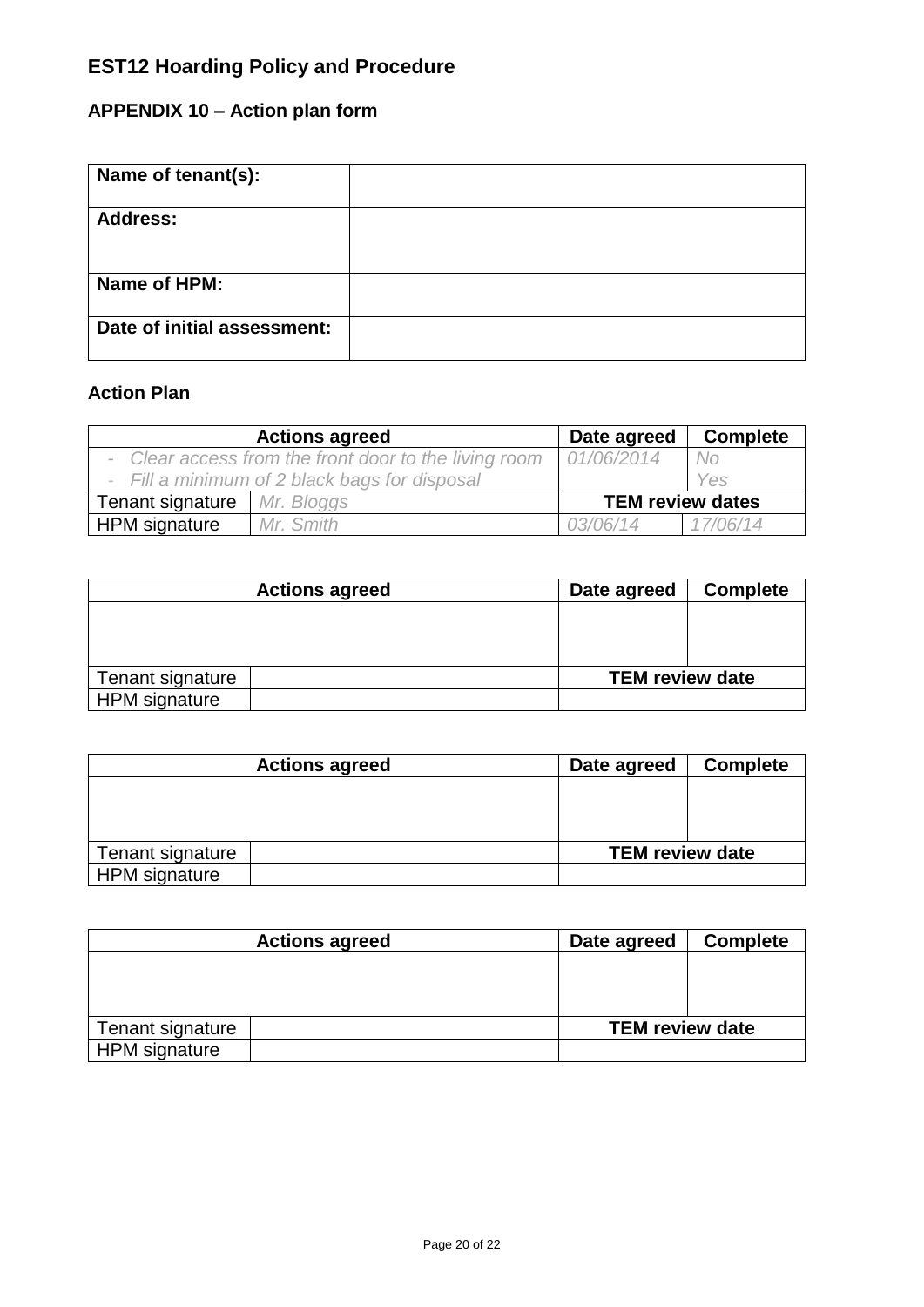| Organisation                                  | team/person<br>Appropriate                    | Contact details                                               | Who we are                                                                                                                                     |
|-----------------------------------------------|-----------------------------------------------|---------------------------------------------------------------|------------------------------------------------------------------------------------------------------------------------------------------------|
| Nottinghamshire<br>Fire and Rescue<br>Service | <b>Risk Reduction</b><br>Team                 | Vulnerable.people@notts-<br>0800 022 32325<br>fire.gov.uk     | and pass on safety messages to the<br>We carry out home safety checks<br>general public                                                        |
| <b>Adult Social</b><br>Care                   | <b>Adult Contact</b><br>Team                  | Adult.contactteam@nottinghamci<br>01158838460<br>ty.gov.uk    | We deal with a wide range of adult<br>care social services                                                                                     |
| <b>Young Families</b><br>Children &           | ᅙ<br>Children a<br>Families                   | Childrens.services@nottinghamci<br>01159150800<br>ty.gov.uk   | We help each child have the best<br>start in life                                                                                              |
| Environmental<br>Health                       |                                               | Environmental.health@nottingha<br>01159152020<br>mcity.gov.uk | We improve the standards of safety<br>and repair in homes                                                                                      |
| Pest Control                                  |                                               | Pest.control@nottinghamcity.gov.<br>01158761166<br>$\leq$     | prevent the transmission of diseases<br>We improve the quality of life and<br>by controlling the number of rats,<br>mice and some insect pests |
| Social Services                               | Social<br>Children's<br>Services              | Childrens.services@nottinghamci<br>01159150800<br>ty.gov.uk   | We oversee social care services for<br>children and young people                                                                               |
| Nottinghamshire<br>Police                     |                                               | 101 or 0115 9670999                                           | We protect people and uphold the<br>$\frac{8}{10}$                                                                                             |
| Mental health                                 | <b>Health Services</b><br><b>Adult Mental</b> | 01159691300                                                   |                                                                                                                                                |

# **APPENDIX 11 – Contact list Nottingham (***adapt for your region***)**